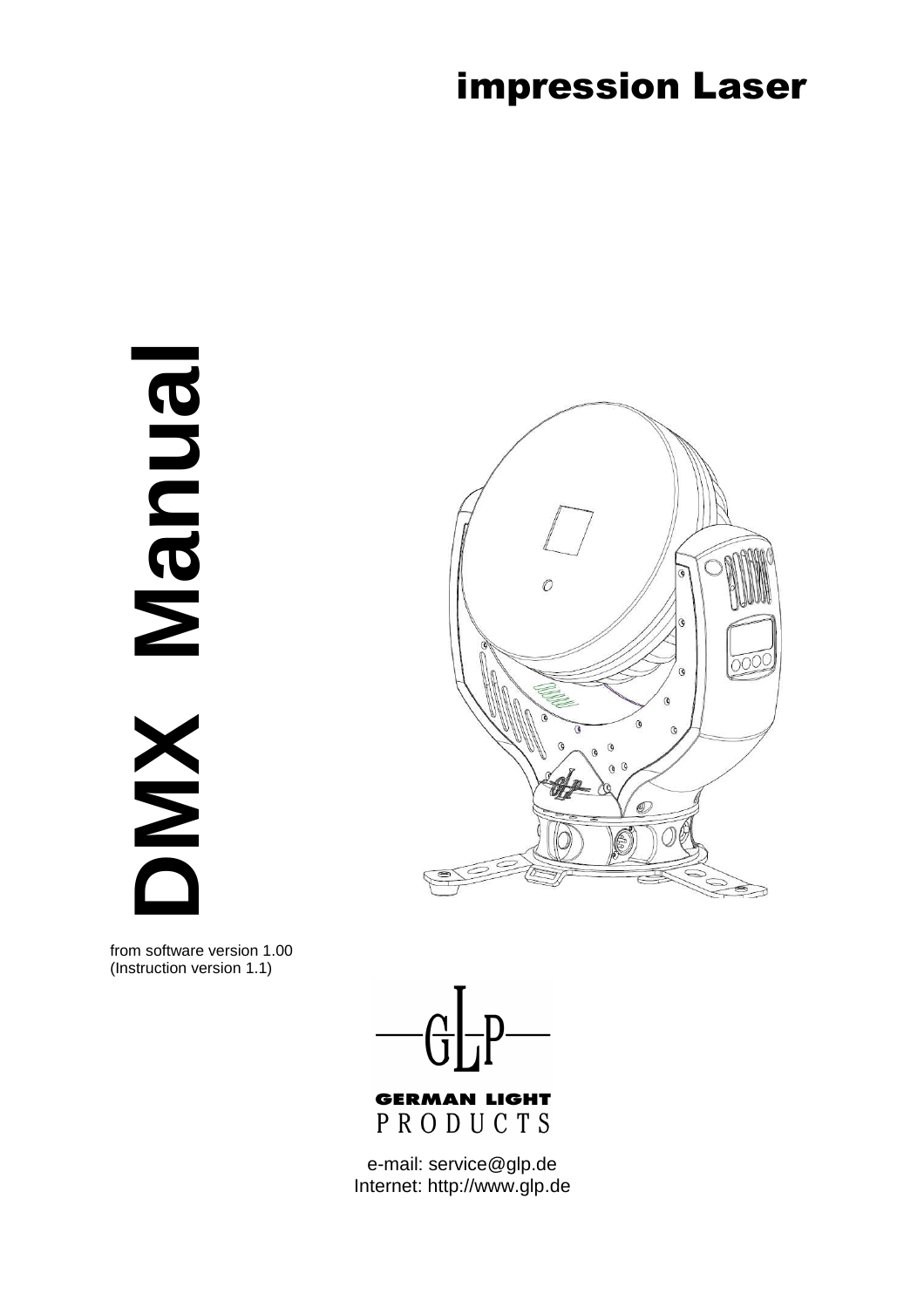R-G-B



| √ote |  |
|------|--|
|      |  |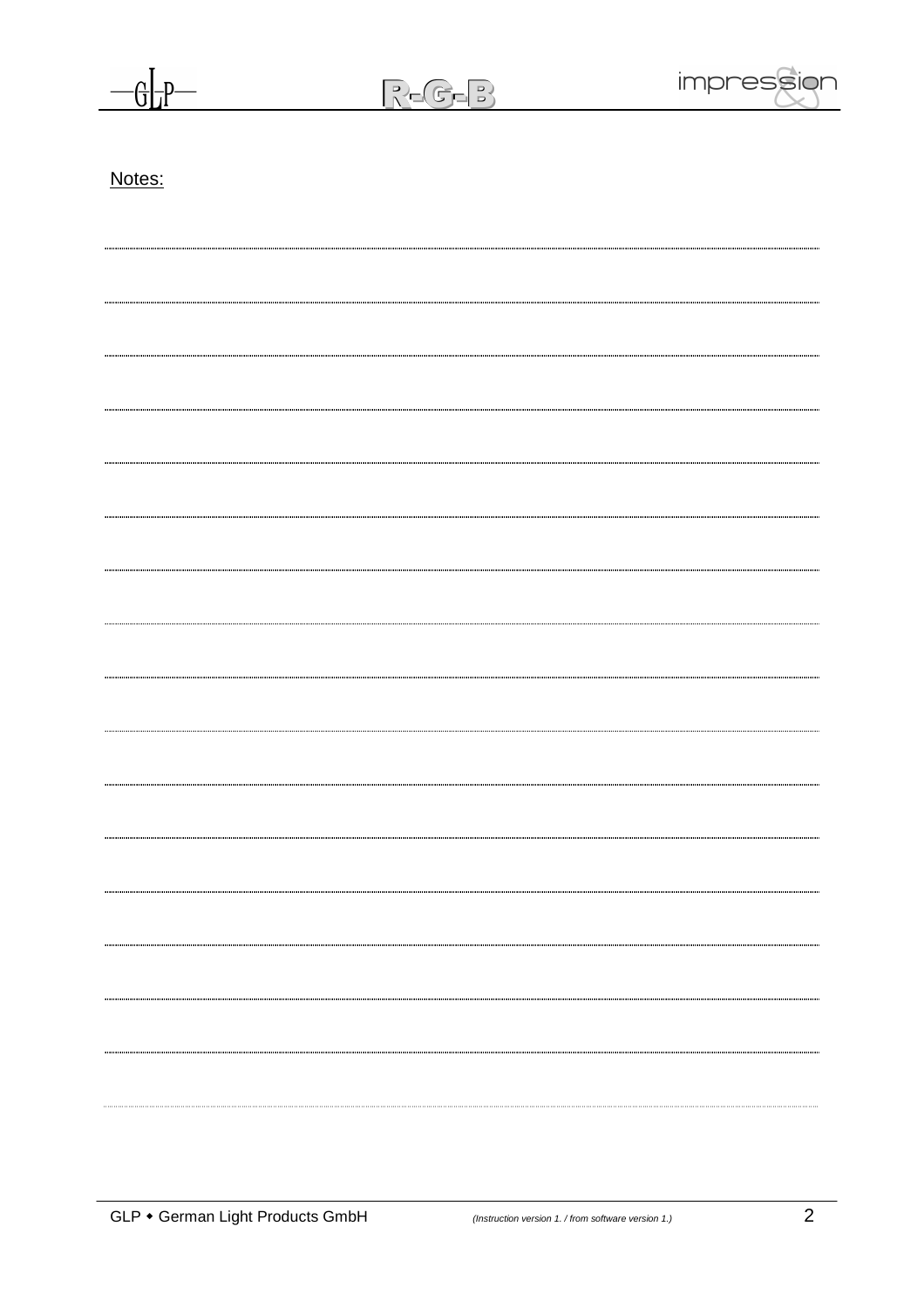## **1 DMX Channel Selection (DMX Protocol)**

## **Normal-Mode 20 DMX channels**

We do not show Hexadecimal or Percentage values in here because the steps between each function are too small to be set properly.

| <b>Channel</b> | <b>Function</b>                              | <b>Should Default</b> | <b>DMX</b> |
|----------------|----------------------------------------------|-----------------------|------------|
| 1) Pan Coarse  |                                              | 128                   | 0.255      |
|                | $0.660^\circ$                                |                       | 0.255      |
| 2) Pan Fine    | High- Pos  High- Pos + 2,6° (16 Bit)         |                       | 0.255      |
| 3) Tilt Coarse |                                              | 128                   | 0.255      |
|                | $0.300^{\circ}$                              |                       | 0.255      |
| 4) Tilt Fine   | High- Pos  High- Pos + $1,2^{\circ}(16$ Bit) |                       |            |
| 5) Access      |                                              | 255                   |            |
|                | <b>Blackout</b>                              |                       | 0.31       |
|                | <b>Basic Range</b>                           |                       | 35.95      |
|                | <b>Standard Range</b>                        |                       | 97159      |
|                | <b>Extended Range</b>                        |                       | 161223     |
|                | Full Range                                   |                       | 225.255    |
| 6) Folder      |                                              | $\overline{0}$        |            |
|                | Page 1                                       |                       | 0.15       |
|                | Page $\overline{2}$                          |                       | 1731       |
|                | Page 3                                       |                       | 33.47      |
|                | Page 4                                       |                       | 49.63      |
|                | Page 5                                       |                       | 6579       |
|                | Page 6                                       |                       | 8195       |
|                | Page 7                                       |                       | 97111      |
|                | Page 8                                       |                       | 113127     |
|                | Page 9                                       |                       | 129255     |
| 7) File        |                                              | $\overline{0}$        |            |
|                | <b>Blackout</b>                              |                       | 032        |
|                | $\overline{C}$ ue 1                          |                       | 33.35      |
|                | Cue 2                                        |                       | 3739       |
|                | $\overline{C}$ ue 3                          |                       | 41.43      |
|                | Cue 4                                        |                       | 45.47      |
|                | Cue 5                                        |                       | 49.51      |
|                | Cue <sub>6</sub>                             |                       | 5355       |
|                | Cue 7                                        |                       | 5759       |
|                | Cue <sub>8</sub>                             |                       | 6163       |
|                | Cue 9                                        |                       | 6567       |
|                | Cue 10                                       |                       | 69.71      |
|                | Cue 11                                       |                       | 7375       |
|                | Cue 12                                       |                       | 77.79      |
|                | Cue 13                                       |                       | 8183       |
|                | Cue 14                                       |                       | 85.87      |
|                | Cue 15                                       |                       | 89.91      |
|                | Cue 16                                       |                       | 9395       |
|                | Cue 17                                       |                       | 9799       |
|                | Cue 18                                       |                       | 101103     |
|                | Cue 19                                       |                       | 105107     |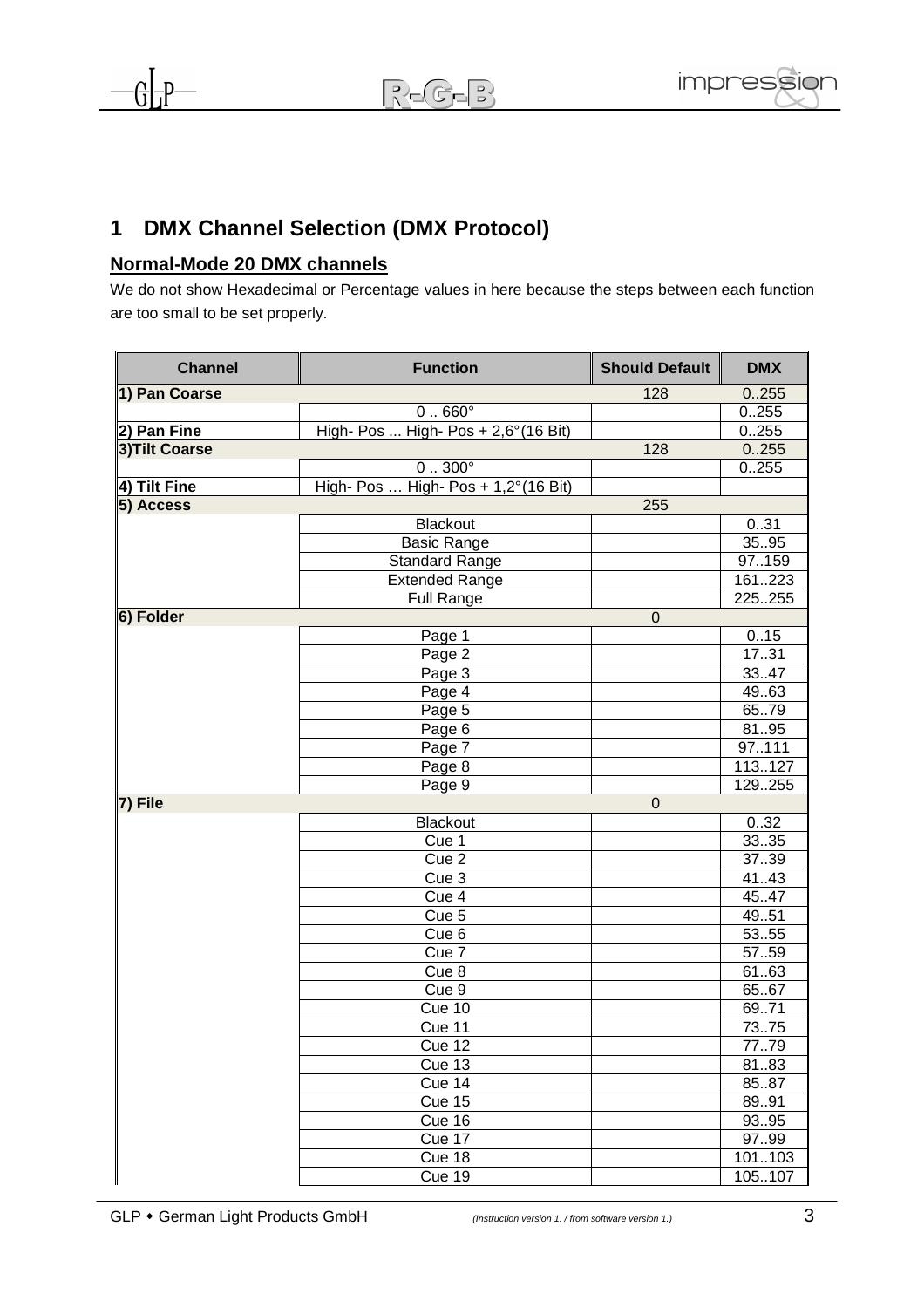

|                   | $R_{\mathbb C}$ G- $\mathbb B$ |                       | impress    |
|-------------------|--------------------------------|-----------------------|------------|
| <b>Channel</b>    | <b>Function</b>                | <b>Should Default</b> | <b>DMX</b> |
|                   | Cue 20                         |                       | 109.111    |
|                   | Cue 21                         |                       | 113.115    |
|                   | Cue 22                         |                       | 117.119    |
|                   | $\overline{\text{Cue}}$ 23     |                       | 121123     |
|                   | $\overline{\text{Cue}}$ 24     |                       | 125127     |
|                   | Cue 25                         |                       | 129.131    |
|                   | Cue 26                         |                       | 133.135    |
|                   | Cue $27$                       |                       | 137.139    |
|                   | Cue 28                         |                       | 141143     |
|                   | Cue 29                         |                       | 145.147    |
|                   | Cue 30                         |                       | 149.151    |
|                   | Cue $31$                       |                       | 153.155    |
|                   | <b>Cue 32</b>                  |                       | 157.159    |
|                   | Cue 33                         |                       | 161163     |
|                   | Cue 34                         |                       | 165.167    |
|                   | Cue 35                         |                       | 169.171    |
|                   | Cue 36                         |                       | 173.175    |
|                   | Cue 37                         |                       | 177.179    |
|                   | Cue 38                         |                       | 181183     |
|                   | Cue 39                         |                       | 185187     |
|                   | Cue $40$                       |                       | 189.191    |
|                   | Cue 41                         |                       | 193.195    |
|                   | Cue 42                         |                       | 197.199    |
|                   | Cue 43                         |                       | 201203     |
|                   | Cue 44                         |                       | 205.207    |
|                   | Cue 45                         |                       | 209.211    |
|                   | Cue 46                         |                       | 213.215    |
|                   | Cue 47                         |                       | 217.219    |
|                   | $\overline{C}$ ue 48           |                       | 221255     |
| 8) Playback Speed |                                | $\mathbf 0$           |            |
|                   | Normal Playspeed               |                       | 0.15       |
|                   | Pause                          |                       | 17 31      |

| Cue 48                        |                                                            | 221255 |
|-------------------------------|------------------------------------------------------------|--------|
|                               | $\mathbf 0$                                                |        |
| Normal Playspeed              |                                                            | 0.15   |
| Pause                         |                                                            | 17.31  |
| 25 % Playback Speed to 99 %   |                                                            | 33.127 |
| 100 % Playback Speed          |                                                            | 128    |
| 101 % Playback Speed to 200 % |                                                            | 129255 |
|                               | $\mathbf 0$                                                |        |
| 0 % to 100 %                  |                                                            | 0.255  |
|                               | 128                                                        |        |
| 0 % to 100 %                  |                                                            | 0.255  |
|                               | $\overline{0}$                                             |        |
| 0 % to 100 %                  |                                                            | 0.255  |
|                               | $\mathbf 0$                                                |        |
| 0 % to 100 %                  |                                                            | 0.255  |
|                               | 128                                                        |        |
|                               |                                                            | 0.255  |
|                               | 128                                                        |        |
|                               |                                                            | 0.255  |
|                               | 128                                                        |        |
| Down to Up                    |                                                            | 0.255  |
|                               | 255                                                        |        |
| None to All                   |                                                            | 0.255  |
|                               |                                                            |        |
|                               |                                                            | 0.31   |
|                               |                                                            | 33255  |
|                               | 0 ° to 360°<br>Left to Right<br>Default (30k)<br>6k to 30k | 255    |